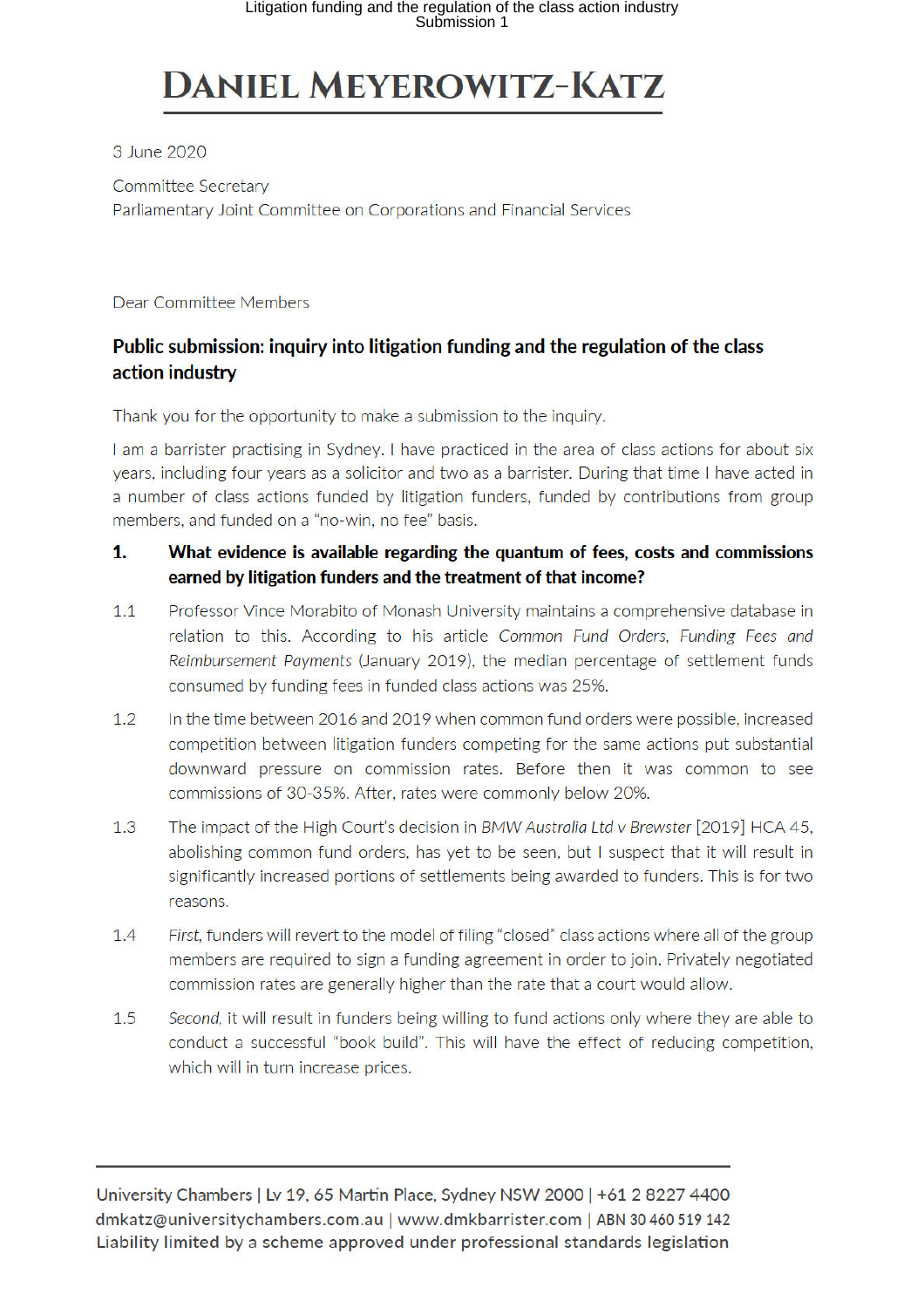## 2. The impact of litigation funding on the damages and other compensation received by class members in class actions funded by litigation funders

- 2.1 The majority of class actions funded by litigation funders would not have proceeded without funding. Further, funding allows cases to be prosecuted with the appropriate resources. Class actions are generally large and complex pieces of commercial litigation, and require significant finances to pursue. The defendants are invariably large and wellresourced. Plaintiffs who are unable to match the resources of their opponents tend to struggle to prosecute the claim effectively, meaning that they ultimately settle on much less favourable terms than they otherwise would have. I have been involved in unfunded class actions that settled for a fraction of the total losses suffered by the group, because the plaintiffs were not able to continue paying legal fees.
- 2.2 Accordingly, there are few if any class members who are worse off as a result of litigation funding than they would otherwise have been. A funded action must be viewed against the alternative, which is either no action at all or an underfunded action that is much less likely to succeed in recovering the group members' losses.

## 3. The potential impact of proposals to allow contingency fees and whether this could lead to less financially viable outcomes for plaintiffs

- 3.1 "Contingency fees", or percentage-based billing, is a method of charging legal fees and no more. Despite generating a great deal of hysteria, it is not inherently more problematic than other models, and it actually has several benefits.
- 3.2 Contingency fees give the lawyer a stake in the outcome of the litigation. If the client wins, the lawyer wins. The more the client wins, the more the lawyer wins. If the client loses, the lawyer loses. Thus, the lawyer's interests are effectively aligned with those of the client.
- 3.3 Some oppose contingency fees *because* they give the lawyers a financial stake in the litigation. But many lawyers already have a financial stake in the litigation. "No win, no fee" agreements are currently permitted, and it in fact would be impossible in practice to ban such arrangements, because many clients cannot afford to pay their legal fees unless they win the litigation. Acting for a plaintiff who cannot afford to pay fees is always "no win, no fee" to an extent. The only alternative would be for all legal fees to be publicly funded, or to permit only large companies and wealthy individual to litigate.
- 3.4 Once a lawyer runs the risk of not getting paid if the action does not succeed, the difference in incentives between contingency fees and "no win, no fee" is minimal, except that the contingency fees encourage the lawyer to get a better outcome for the client.
- 3.5 The most common method that lawyers use to charge fees is billing for time. That model incentivises lawyers to do unnecessary work, and to drag things out rather than resolve them quickly.
- 3.6 Another common billing method is fixed fees, meaning the lawyer gets paid the same amount regardless of how much work they put in and regardless of the outcome. Under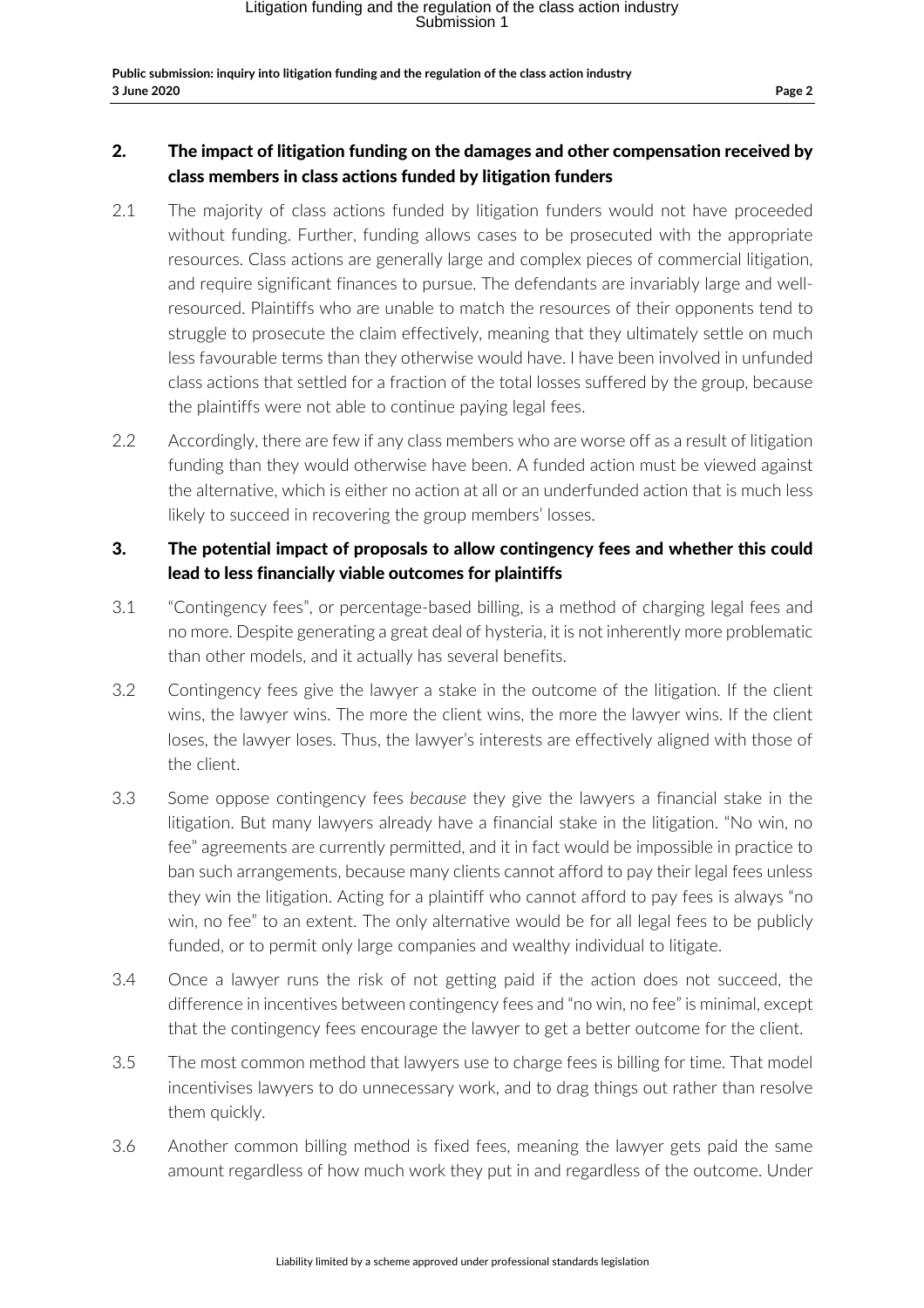this model the lawyer is incentivised to minimise the work they put in, even if this achieves a worse outcome for the client.

3.7 Contingency fees better align the lawyers' interests with the client's interests than either hourly fees or fixed fees. They also create no more of a conflict of interest. There is no rational reason to ban lawyers from charging for the outcome that they achieve rather than the amount of time they spend getting there. The ban on contingency fees is an archaic and unjustified piece of regulation, and should be repealed.

## 4. The financial and organisational relationship between litigation funders and lawyers acting for plaintiffs in funded litigation and whether these relationships have the capacity to impact on plaintiff lawyers' duties to their clients

- 4.1 In my observation, for the most part litigation funders have a positive influence on lawyers conducting litigation. As sophisticated repeat litigants, funders are effective at overseeing the lawyers' performance while also ensuring that they stick to their budgets. Most class action plaintiffs and group members are not sophisticated litigants and are not able to provide effective oversight or instructions. They invariably do whatever they are advised to do. For example, I know of a few class actions where a litigation funder has "fired" the plaintiff's lawyers because of poor performance. I know of no cases where that has been done by an unfunded plaintiff, most of whom would neither know how to tell if the lawyers were underperforming, nor where to find replacements.
- 4.2 That is not to say that funders' influence is only ever positive. Sometimes funders and lawyers do pursue their own commercial interests to the detriment of the class members. It is true that lawyers can find it hard to say no to the funders who pay their bills. This can result in funders attempting to take a larger share of a settlement than they ought to be entitled. However, the courts are alive to this problem and have been increasingly willing to cut funding commission rates where it appears unjust: see, eg, *Petersen Superannuation Fund Pty Ltd v Bank of Queensland Limited (No 3)* [2018] FCA 1842. For the most part, court oversight is an effective means of mitigating the effect of funders taking advantage of the group members. As several Federal Court judges have commented, without common fund orders it will be less effective: see, eg, *McKay Super Solutions Pty Ltd (Trustee) v Bellamy's Australia Ltd (No 3)* [2020] FCA 461 at [32]-[34].
- 4.3 In larger settlements, the appointment of a contradictor can be an effective means of keeping the funders and lawyers in check: see, eg *Bolitho v Banksia Securities Ltd (No 6)* [2019] VSC 653. The costs make this unviable in smaller settlements.

## 5. The Australian financial services regulatory regime and its application to litigation funding

5.1 The Committee should be cautious before recommending increased regulation where it is not needed. Increasing the cost of regulatory compliance for litigation funders would inevitably stifle competition, to the benefit of the large established litigation funders and the detriment of the claimants.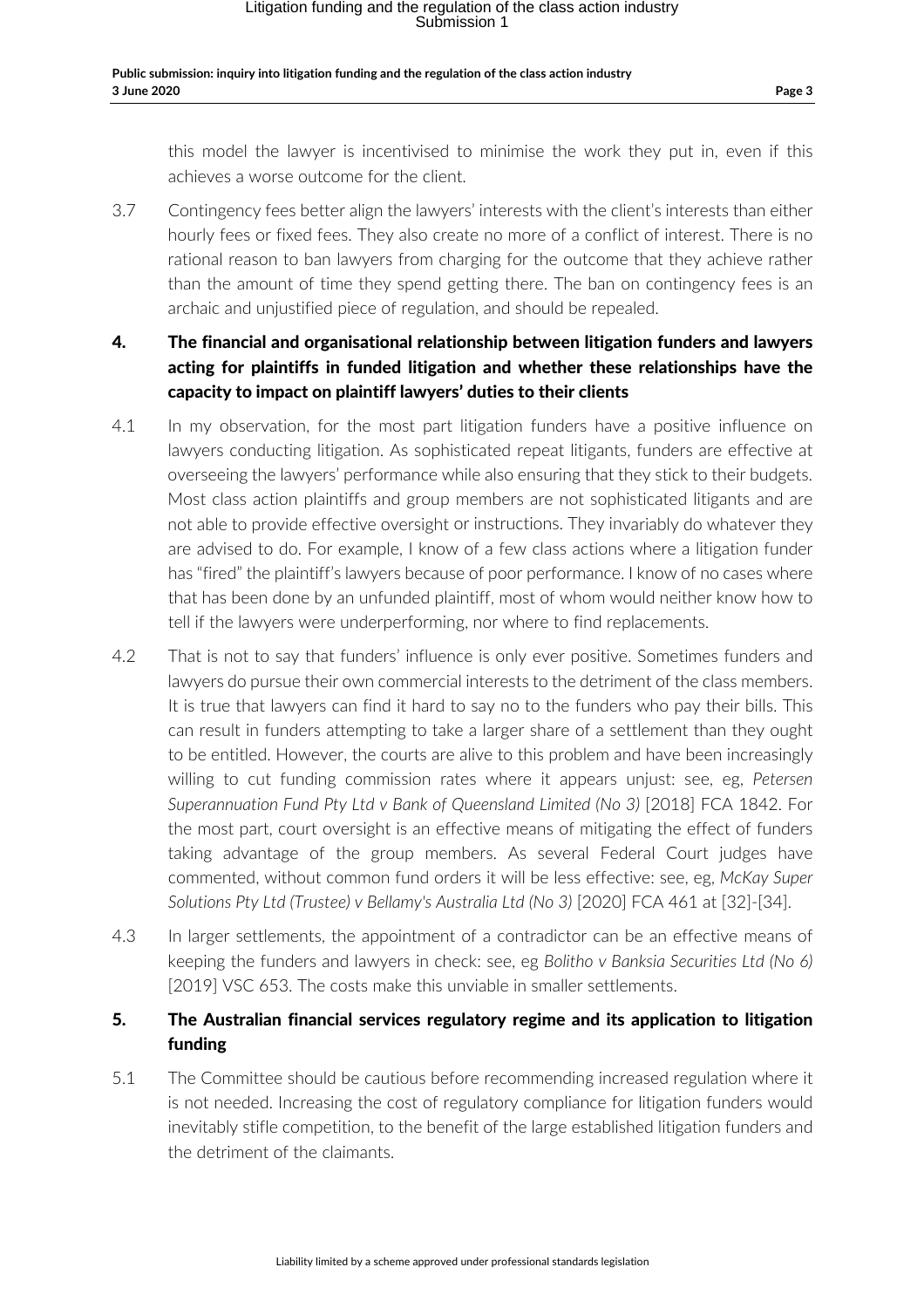#### **Public submission: inquiry into litigation funding and the regulation of the class action industry 3 June 2020 Page 4**

- 5.2 It is true that litigation funders provide funding to large numbers of consumers. However, it generally comes at no real risk to the consumers. The funder agrees to fund the consumers' claims and provides a full indemnity against adverse costs. The worst possible outcome for the consumers is generally that they will lose the claim and recover nothing. But if the funder had not agreed to fund the claim that would probably have happened anyway. I know of no cases where the claimants have been left worse off than they started because of litigation funding.
- 5.3 Litigation funding is, in that respect, completely different from the financial services industries that are subject to large amounts of regulation. Unlike fund managers, insurers, and deposit-taking institutions, litigation funders do not take care of large amounts of money belonging to other people. Unlike banks and consumer credit providers, they do not hold loans secured against thousands of family homes. Unlike financial planners, they are not telling mums and dads where to put their retirement savings.
- 5.4 Further, as a general rule, the interests of the litigation funder are aligned with those of their customers. If the litigation succeeds, everyone gets paid. If it loses, everyone loses. Issues only arise when the action is somewhat successful, but less so than anticipated, meaning that there is a small pool of funds that everyone has to fight over. The solution to that problem is court scrutiny and the appointment of contradictors, not regulation.
- 5.5 If a poorly capitalised funder fails while it is funding a worthwhile piece of litigation in a competitive funding market, there will be another funder waiting to take over. If the industry is over-regulated then the funder will be much harder to replace. Again, the best solution is competition, not regulation.
- 5.6 Finally, while the Full Federal Court has found litigation funding scheme to fit the definition of "managed investment scheme" under the *Corporations Act* 2001 (Cth), the present regime for regulating managed investment schemes is extremely ill suited to litigation funding schemes. Litigation funders are not asset managers. The requirement for a fund to be managed by a public company has no relevant application, and neither do the disclosures that fund managers are required to give to prospective investors. If the Committee does see fit to remove the exemption (and I submit that it should not), there would need to be a substantial redesign of the system in order to ensure that it is fit for purpose.

## 6. The regulation and oversight of the litigation funding industry and litigation funding agreements

- 6.1 It should be recognised that litigation funding is not only used in class actions. It began as a product catering to the insolvency industry. Outside of class actions, litigation funders rarely if ever deal with consumers. Their customers are mostly sophisticated claimants capable of protecting their own interests.
- 6.2 Further, class actions are not only brought on behalf of consumers. They are often brought on behalf of institutional investors, municipal councils, and the like. Those entities are more than capable of looking after themselves.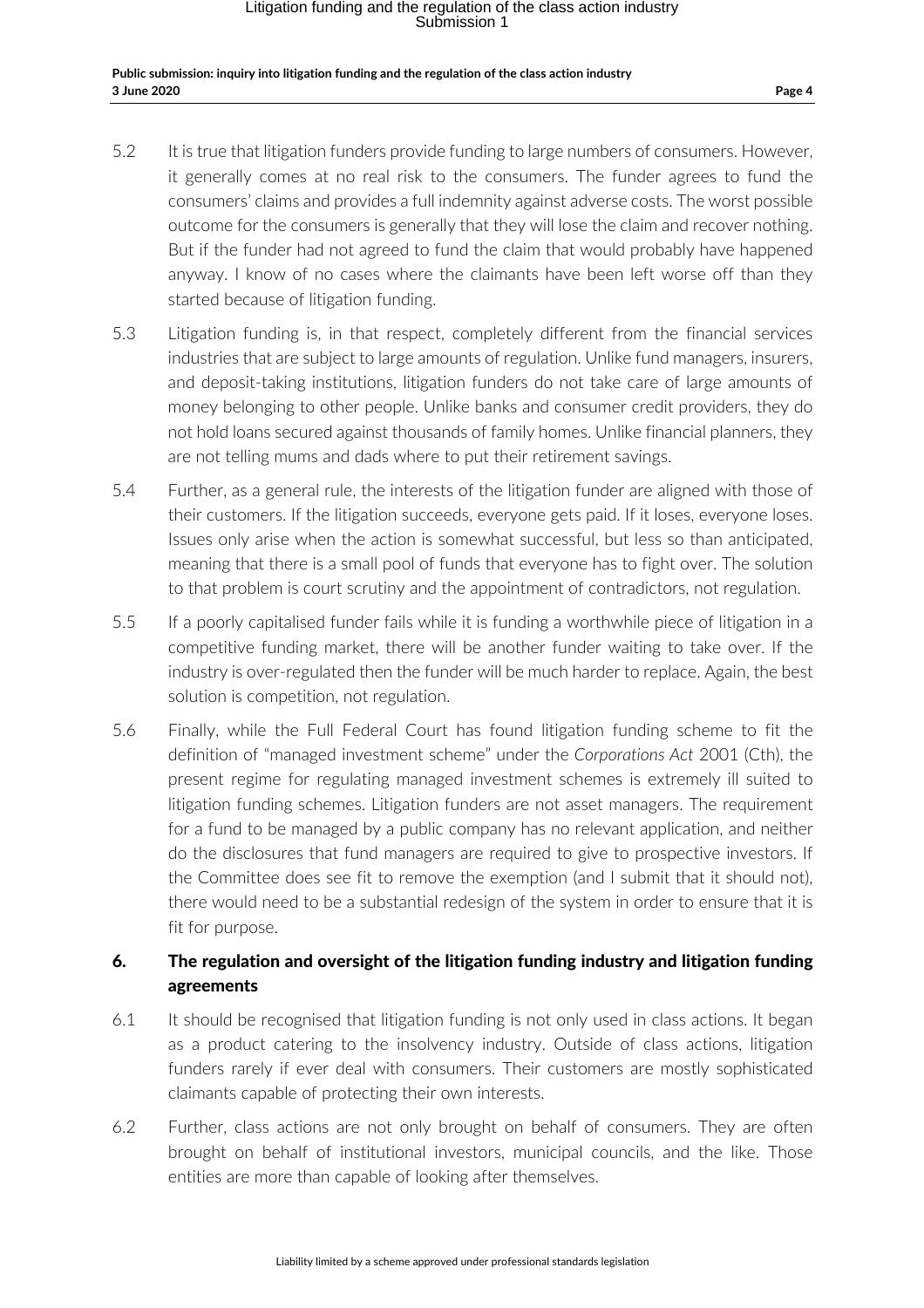#### **Public submission: inquiry into litigation funding and the regulation of the class action industry 3 June 2020 Page 5**

- 6.3 That said, there are two aspects of litigation funding agreements that could benefit from regulation, but only where the funded party is a consumer. *First*, it should be required that every litigation funder gives a full indemnity to the plaintiffs or class members. *Second*, there should be a requirement for transparency in the fees charged under litigation funding agreements, to prevent the inclusion of hidden management fees and administration fees in addition to the "headline" commission rate.
- 6.4 Otherwise, the best protections against onerous funding terms are: (a) competition between funders; and (b) court scrutiny. Common fund orders increased both of these factors. Without common fund orders, it is likely that more onerous terms will start to creep back into funding agreements.

### 7. The application of common fund orders and similar arrangements in class actions

- 7.1 Common fund orders were a positive development for the Australian justice system.
- 7.2 The class action regime has two principal policy goals. First, to make it economically viable for large groups of people to bring claims which could not individually be brought. Second, to provide a more efficient means of bringing group claims, even where individual claims would otherwise be viable: see, *Wong v Silkfield Pty Ltd* [1999] HCA 48; 199 CLR 255 at [20].
- 7.3 Before common fund orders were available, litigation funders principally funded shareholder class actions where it was possible to sign up a few institutional investors each of which had a substantial claim in its own right. They also favoured "closed" classes, meaning that the class members had to sign a funding agreement in order to participate. For obvious reasons, the funders worked hardest at signing up the claimants with the largest claims (read: institutional investors). This meant that those who lost out were the small businesses and "mum and dad investors".
- 7.4 Common fund orders meant that litigation funders had an incentive to maximise the number of claimants. Claims were accordingly filed as "open classes" not "closed classes", and thus retail investors were included. It also made it more viable to fund claims other than shareholder claims, such as consumer class actions regarding defective car airbags, or overcharging of credit card fees or insurance premiums. In such cases, the claims are too small and the claimants too many for the action to be financially viable without a common fund order. The people who benefit from such actions are small businesses and consumers, and they are the real "losers" from the loss of common fund orders.

### 8. Factors driving the increasing prevalence of class action proceedings in Australia

- 8.1 To the extent that there has been an increase in recent years, it has been relatively minor: see, Vince Morabito, *Shareholder Class Actions in Australia - Myths v Facts* (November 2019). The factors driving the increase (to the extent it has occurred) include:
	- (a) the maturation of the system (bearing in mind that class actions have only existed in Australia since 1992);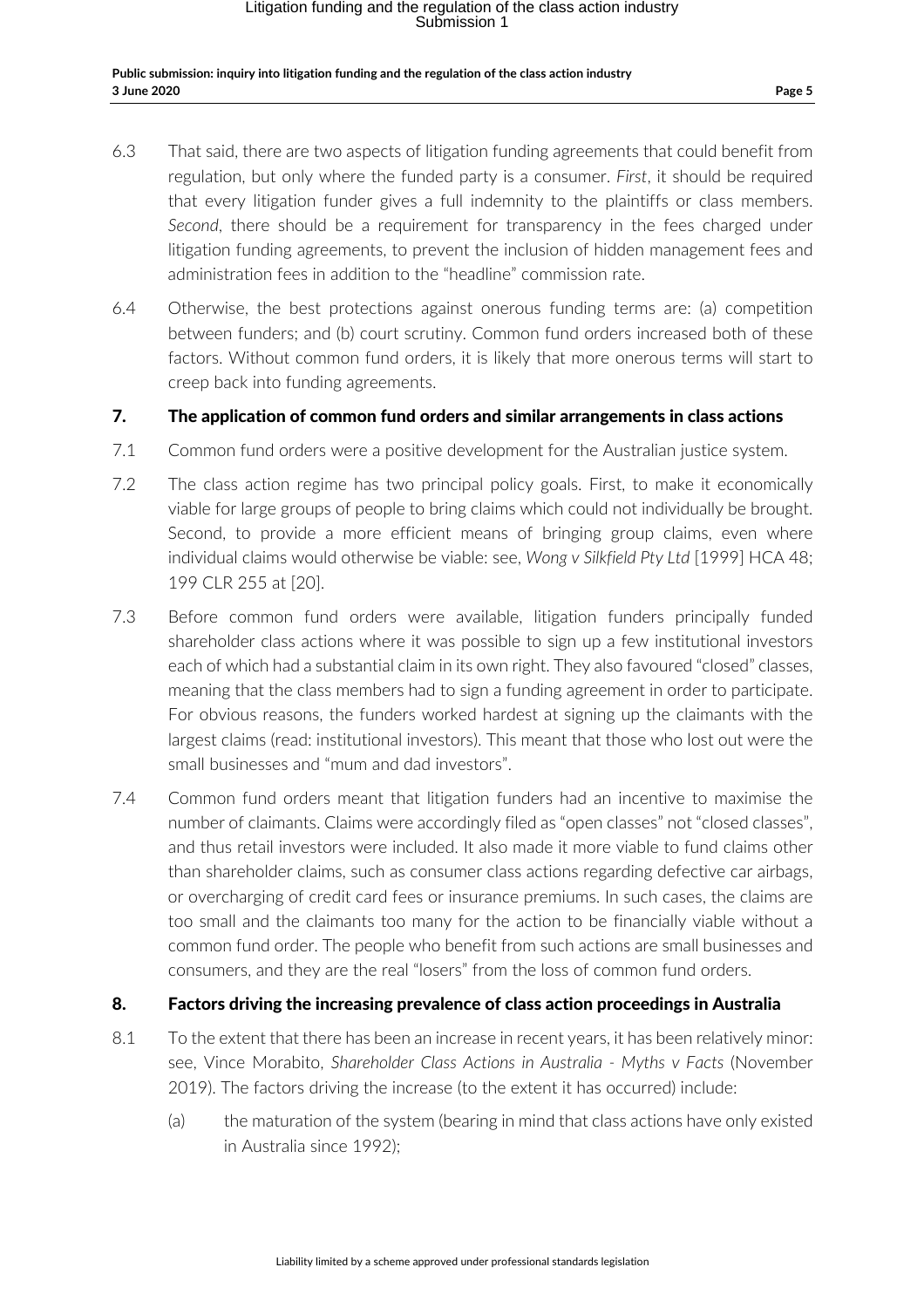#### **Public submission: inquiry into litigation funding and the regulation of the class action industry 3 June 2020 Page 6**

- (b) the expansion of the number of jurisdictions where class actions are available (Queensland and WA recently introduced class action regimes; NSW did so one a decade ago);
- (c) media reports concerning the under-payment of workers, many of which have spurred class actions; and
- (d) the Banking Royal Commission, which led to a number of class actions against banks and financial institutions.

## 9. What evidence is becoming available with respect to the present and potential future impact of class actions on the Australian economy

- 9.1 There is very little such evidence. There have been complaints from insurers about the cost of directors' and officers' liability insurance for publicly listed companies, but nothing I have seen rises above anecdotal evidence.
- 9.2 Any consideration of this issue must account for the effectiveness of class actions as a private enforcement mechanism that takes pressure away from regulatory agencies such as ASIC and the ACCC, as well as the benefit to the claimants and the wider economy of the funds recovered in class actions.

## 10. The effect of unilateral legislative and regulatory changes to class action procedure and litigation funding

- 10.1 The Commonwealth introduced class actions in 1992. Victoria followed in 2000. New South Wales did so in 2010. Queensland did so in 2016. Western Australia did so in 2019. Each of those jurisdictions acted unilaterally when they introduced the legislation. No one now questions the wisdom of those decisions. There is no serious push to abolish class actions federally or in any of the states that have adopted them.
- 10.2 To date, the other states and territories have yet to enact legislation enabling class actions. In my submission, whether they do is and should be a matter for them. Australia's federal system has functioned well over the past 120 years by permitting states and territories to adopt the judicial systems that they deem appropriate.
- 10.3 With that having been said, it may be worthwhile for the Council of Australian Governments to establish a working group to attempt to bring some uniformity to Australia's representative proceedings legislation. If a consensus position can be reached then it would no doubt be a positive development.

## 11. The consequences of allowing Australian lawyers to enter into contingency fee agreements or a court to make a costs order based on the percentage of any judgment or settlement

11.1 I have addressed the issue of contingency fees in response to term of reference 3. I will add that to the extent anyone submits that contingency fees should not be adopted because we want to avoid having an "American-style" justice system, this is a xenophobic argument without any substance. America has, on the whole, a very strong and highly regarded justice system. There is no empirical evidence indicating that Australia's system